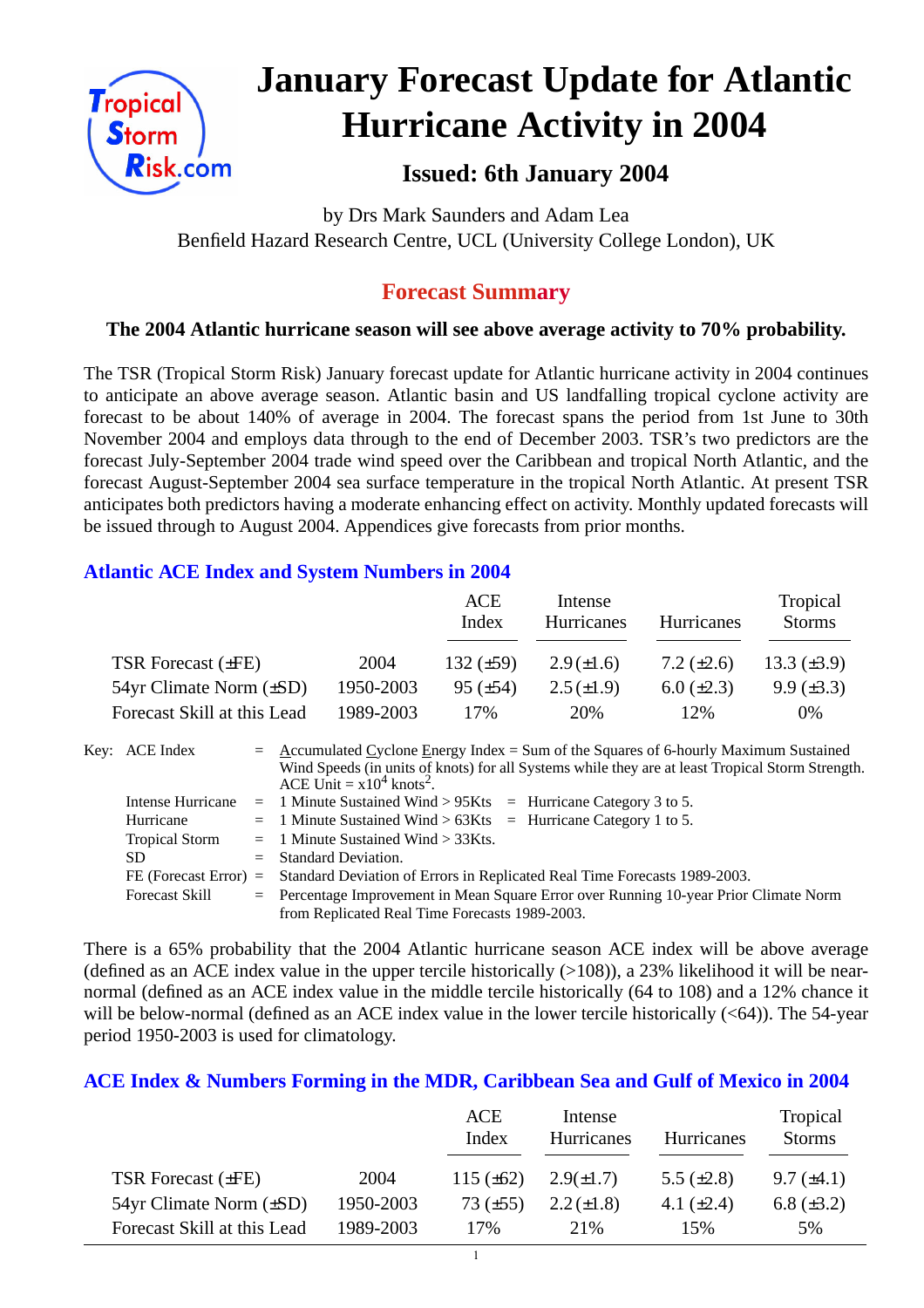The Atlantic hurricane Main Development Region (MDR) is the region  $10^{\circ}N - 20^{\circ}N$ ,  $20^{\circ}W - 60^{\circ}W$ between the Cape Verde Islands and the Caribbean Lesser Antilles. A storm is defined as having formed within this region if it reached at least tropical depression status while in the area.

There is a 71% probability that in 2004 the MDR, Caribbean Sea and Gulf of Mexico ACE index will be above average (defined as an ACE index value in the upper tercile historically  $(>79)$ ), a 20% likelihood it will be near-normal (defined as an ACE index value in the middle tercile historically (33 to 79) and a 9% chance it will be below-normal (defined as an ACE index value in the lower tercile historically (<33)). The 54-year period 1950-2003 is used for climatology.

## **USA Landfalling ACE Index and Numbers in 2004**

|                             |           | <b>ACE</b>                                                                                                                                                                                                                                        |                   | Tropical        |
|-----------------------------|-----------|---------------------------------------------------------------------------------------------------------------------------------------------------------------------------------------------------------------------------------------------------|-------------------|-----------------|
|                             |           | Index                                                                                                                                                                                                                                             | Hurricanes        | <b>Storms</b>   |
| TSR Forecast (±FE)          | 2004      | $3.1(\pm 1.4)$                                                                                                                                                                                                                                    | $1.8 (\pm 1.1)$   | 3.9 $(\pm 1.8)$ |
| Average $(\pm SD)$          | 1950-2003 | $2.2 \ (\pm 2.0)$                                                                                                                                                                                                                                 | $1.4 \ (\pm 1.2)$ | 3.0 $(\pm 1.9)$ |
| Forecast Skill at this Lead | 1989-2003 | 17%                                                                                                                                                                                                                                               | 11\%              | 17%             |
| Key: ACE Index              |           | $=$ Accumulated Cyclone Energy Index = Sum of the Squares of hourly Maximum<br>Sustained Wind Speeds (in units of knots) for all Systems while they are at least<br>Tropical Storm Strength and over the USA Mainland (reduced by a factor of 6). |                   |                 |

ACE Unit  $= x10^4$  knots<sup>2</sup>. Landfall Strike Category = Maximum 1 Minute Sustained Wind of Storm Coming Within 30km of Land. USA Mainland  $=$  Brownsville (Texas) to Maine.

USA landfalling intense hurricanes are not forecast since we have no skill at any lead.

There is a 68% probability that in 2004 the USA landfalling ACE index will be above average (defined as a USA ACE index value in the upper tercile historically (>2.40)), a 26% likelihood it will be near-normal (defined as a USA ACE index value in the middle tercile historically (0.90 to 2.40) and a 6% chance it will be below-normal (defined as a USA ACE index value in the lower tercile historically  $(<0.90$ )). The 54-year period 1950-2003 is used for climatology.

#### **Caribbean Lesser Antilles Landfalling Numbers in 2004**

|                                                    |                                                                                                                                 | <b>ACE</b>                                                                                                                                                                                                                                                                                | Intense           |                 | Tropical        |
|----------------------------------------------------|---------------------------------------------------------------------------------------------------------------------------------|-------------------------------------------------------------------------------------------------------------------------------------------------------------------------------------------------------------------------------------------------------------------------------------------|-------------------|-----------------|-----------------|
|                                                    |                                                                                                                                 | Index                                                                                                                                                                                                                                                                                     | <b>Hurricanes</b> | Hurricanes      | <b>Storms</b>   |
| TSR Forecast $(\pm FE)$                            | 2004                                                                                                                            | $2.3 (\pm 2.7)$                                                                                                                                                                                                                                                                           | $0.4~(\pm 0.4)$   | $0.7 (\pm 0.7)$ | $1.7(\pm 1.1)$  |
| $54yr$ Climate Norm $(\pm SD)$                     | 1950-2003                                                                                                                       | $1.4 \ (\pm 2.1)$                                                                                                                                                                                                                                                                         | $0.2 \ (\pm 0.5)$ | $0.4~(\pm 0.7)$ | 1.1 $(\pm 1.0)$ |
| Forecast Skill at this Lead                        | 1989-2003                                                                                                                       | 2%                                                                                                                                                                                                                                                                                        | 5%                | 17%             | $0\%$           |
| Key: ACE Index                                     | $=$ Accumulated Cyclone Energy Index = Sum of the Squares of hourly Maximum                                                     | Sustained Wind Speeds (in units of knots) for all Systems while they are at least<br>Tropical Storm Strength and within the boxed region (10 <sup>o</sup> N-18 <sup>o</sup> N,60 <sup>o</sup> W-63 <sup>o</sup> W)<br>(reduced by a factor of 6). ACE Unit = $x10^4$ knots <sup>2</sup> . |                   |                 |                 |
| Landfall Strike Category<br><b>Lesser Antilles</b> | $=$ Maximum 1 Minute Sustained Wind of Storm Coming Within 30km of Land.<br>$=$ Island Arc from Anguilla to Trinidad Inclusive. |                                                                                                                                                                                                                                                                                           |                   |                 |                 |

#### **Key Predictors for 2004**

The key factors behind the TSR forecast for an above-average hurricane season in 2004 are the anticipated moderate enhancing effect of July-September forecast trade winds at 925mb height over the Caribbean Sea and tropical North Atlantic region  $(7.5^{\circ}N - 17.5^{\circ}N, 30^{\circ}W - 100^{\circ}W)$ , and of August-September forecast sea surface temperature for the Atlantic MDR  $(10^{\circ}N - 20^{\circ}N, 20^{\circ}W - 60^{\circ}W)$ . The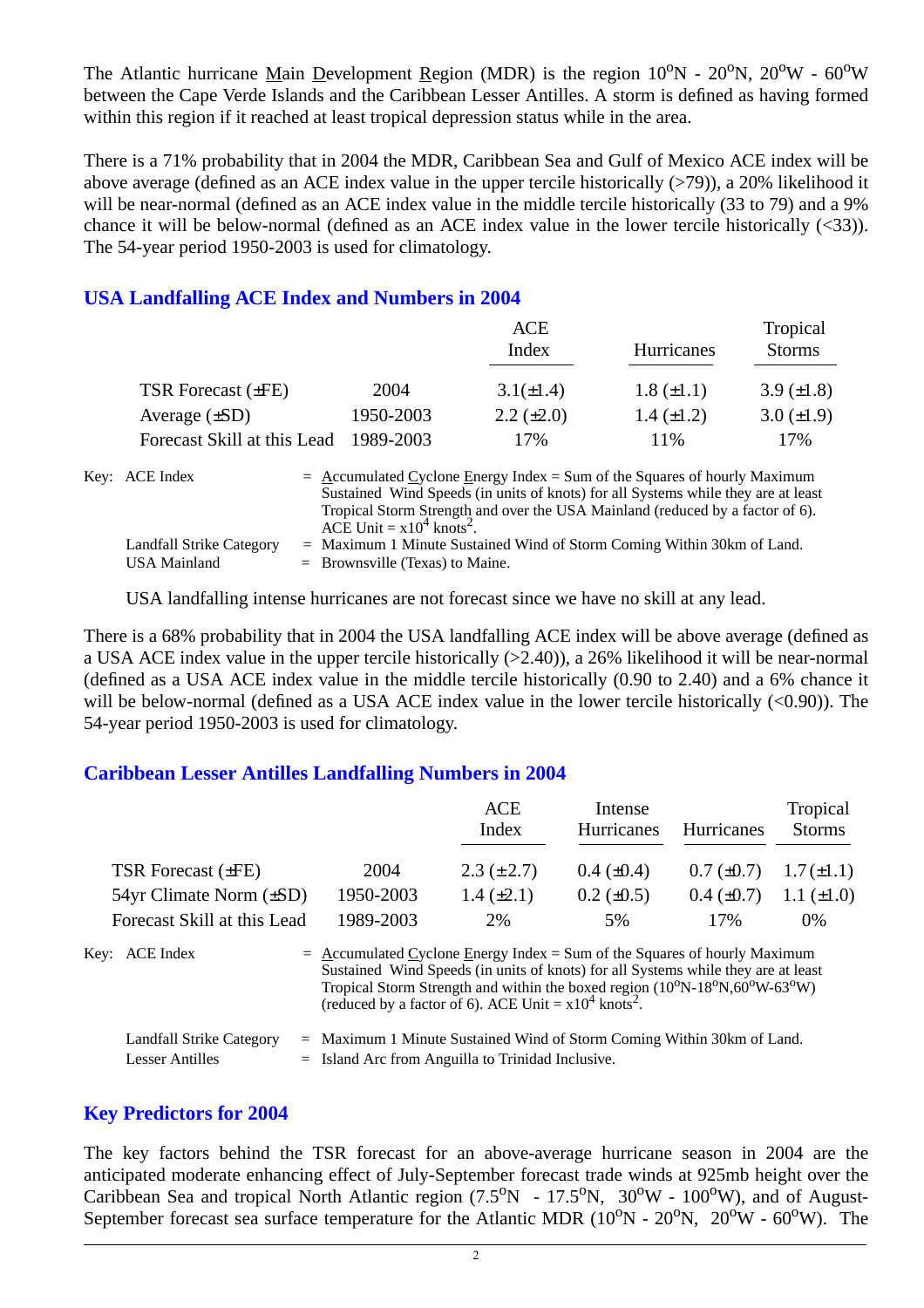current forecast anomalies (1973-2002 climatology) for these predictors are  $0.50\pm0.85$  ms<sup>-1</sup> (similar to last month's value of  $0.49\pm0.86$  ms<sup>-1</sup>) and  $0.24\pm0.27$ °C (similar to last month's value of  $0.25\pm0.27$ °C) respectively. The corresponding forecast skills for these predictors at this lead are 17% and 28%.

## **Forecasts and New Developments for 2004**

For the 2004 Atlantic hurricane season TSR will be: (1) Issuing monthly updated forecasts through to early August for each basin, landfalling strength category and ACE index listed above. The figures on the skill pages of *http://tropicalstormrisk.com* show the TSR forecast skill and uncertainty as a function of lead month; (2) Releasing an improved model for predicting USA and USA East Coast landfalling hurricane wind energy; (3) Incorporating a new multi-ensemble statistical model for predicting the Nino 3, 3.4 and 4 ENSO indices; (4) Providing real-time forecasts through the TSR Tropical Storm Tracker of system tracks, track uncertainties, intensities and wind speed contours.

# **Further Information and Next Forecast**

Further information on the TSR forecast methodology, the TSR replicated real-time hindcast skill as a function of lead time, and on TSR in general, may be obtained either from the TSR web site (*http:// tropicalstormrisk.com*) or from the 'Extended Range Forecast for Atlantic Hurricane Activity in 2002' document issued on the 23rd November 2001. The next TSR monthly forecast update for the 2004 Atlantic hurricane season will be issued on the 5th February 2004.

# **Appendix - Predictions from Previous Months**

| <b>Atlantic ACE Index and System Numbers 2004</b> |            |                     |                                    |                   |                              |  |  |  |
|---------------------------------------------------|------------|---------------------|------------------------------------|-------------------|------------------------------|--|--|--|
|                                                   |            | <b>ACE</b><br>Index | Named<br>Tropical<br><b>Storms</b> | <b>Hurricanes</b> | Intense<br><b>Hurricanes</b> |  |  |  |
| Average Number $(\pm SD)$ (1950-2003)             |            | $95 (\pm 54)$       | $9.9 \ (\pm 3.3)$                  | $6.0 (\pm 2.3)$   | $2.5 \ (\pm 1.9)$            |  |  |  |
| <b>TSR</b> Forecasts ( $\pm$ FE)                  | 6 Jan 2004 | 132 $(\pm 59)$      | 13.3 $(\pm 3.9)$                   | 7.2 $(\pm 2.6)$   | $2.9 \ (\pm 1.6)$            |  |  |  |
|                                                   | 5 Dec 2003 | 132 $(\pm 59)$      | 13.0 $(\pm 4.0)$                   | $7.2 (\pm 2.7)$   | $2.9 \ (\pm 1.6)$            |  |  |  |
| <b>Gray Forecast</b>                              | 5 Dec 2003 |                     | 13                                 |                   |                              |  |  |  |

## **1. Atlantic ACE Index and System Numbers**

## **2. MDR, Caribbean Sea and Gulf of Mexico ACE Index and Numbers**

| MDR, Caribbean Sea and Gulf of Mexico ACE Index and Numbers 2004 |            |                     |                                    |                 |                       |  |  |
|------------------------------------------------------------------|------------|---------------------|------------------------------------|-----------------|-----------------------|--|--|
|                                                                  |            | <b>ACE</b><br>Index | Named<br>Tropical<br><b>Storms</b> | Hurricanes      | Intense<br>Hurricanes |  |  |
| Average Number $(\pm SD)$ (1950-2003)                            |            | $73 (\pm 55)$       | $6.8 (\pm 3.1)$                    | 4.1 $(\pm 2.4)$ | $2.2 \ (\pm 1.8)$     |  |  |
| <b>TSR Forecasts (±FE)</b>                                       | 6 Jan 2004 | 115 $(\pm 62)$      | $9.7 (\pm 4.1)$                    | 5.5 $(\pm 2.8)$ | $2.9 \ (\pm 1.7)$     |  |  |
|                                                                  | 5 Dec 2003 | 115 $(\pm 63)$      | $9.5 (\pm 4.2)$                    | 5.5 $(\pm 2.8)$ | $2.9 \ (\pm 1.7)$     |  |  |